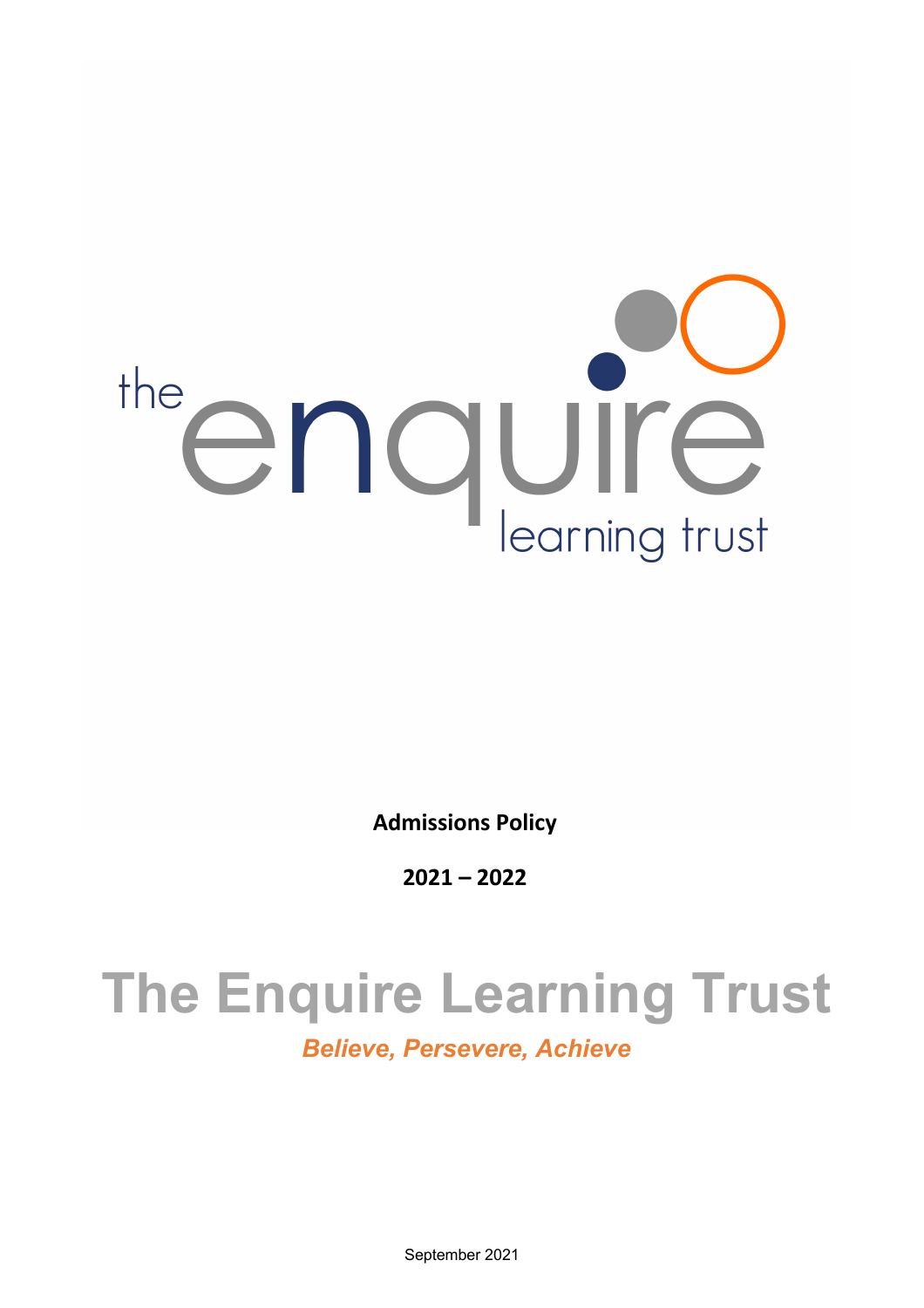

# **Contents**

|     | Contents                                                                   | $\overline{2}$ |
|-----|----------------------------------------------------------------------------|----------------|
| 1.  | Aims                                                                       | 3              |
| 2.  | Legislation and statutory requirements                                     | 3              |
| 3.  | Definitions                                                                | 3              |
| 4.  | How to apply                                                               | 5              |
| 5.  | Requests for admission outside the normal age group                        | 5              |
| 6.  | Children of UK Service personnel and crown servants                        | 6              |
| 7.  | 7.1 Allocation of places<br>7.2 Oversubscription criteria<br>7.3 Tie Break | 6<br>7<br>9    |
| 8.  | In-year admissions                                                         | 9              |
| 9.  | Deferred entry or admission below compulsory school age                    | 9              |
| 10. | <b>Waiting List</b>                                                        | 9              |
| 11. | Appeals                                                                    | 10             |

# **Version History**

| Date             | Author         | Version        | Comment                                                                                                                                                                                                |
|------------------|----------------|----------------|--------------------------------------------------------------------------------------------------------------------------------------------------------------------------------------------------------|
| 7/11/19          | Sara Gartshore | V2             | Consultation on Buckingham PAN                                                                                                                                                                         |
| Nov 2019         | Sara Gartshore | V <sub>3</sub> | References to SEN statements removed and updated with<br><b>IEHCP</b> reference.                                                                                                                       |
| Jan 2020.        | Sara Gartshore | V4             | Updates as per LA advice on:<br>LAC outside England – page 7<br>$\bullet$<br>Correct definition re staff at academy - page 4<br>$\bullet$<br>Deferred entry or below compulsory school age -<br>page 9 |
| <b>July 2021</b> | Liz Thompson   | V5             | Update and review in line with the new School Admissions<br><b>Code 2021</b>                                                                                                                           |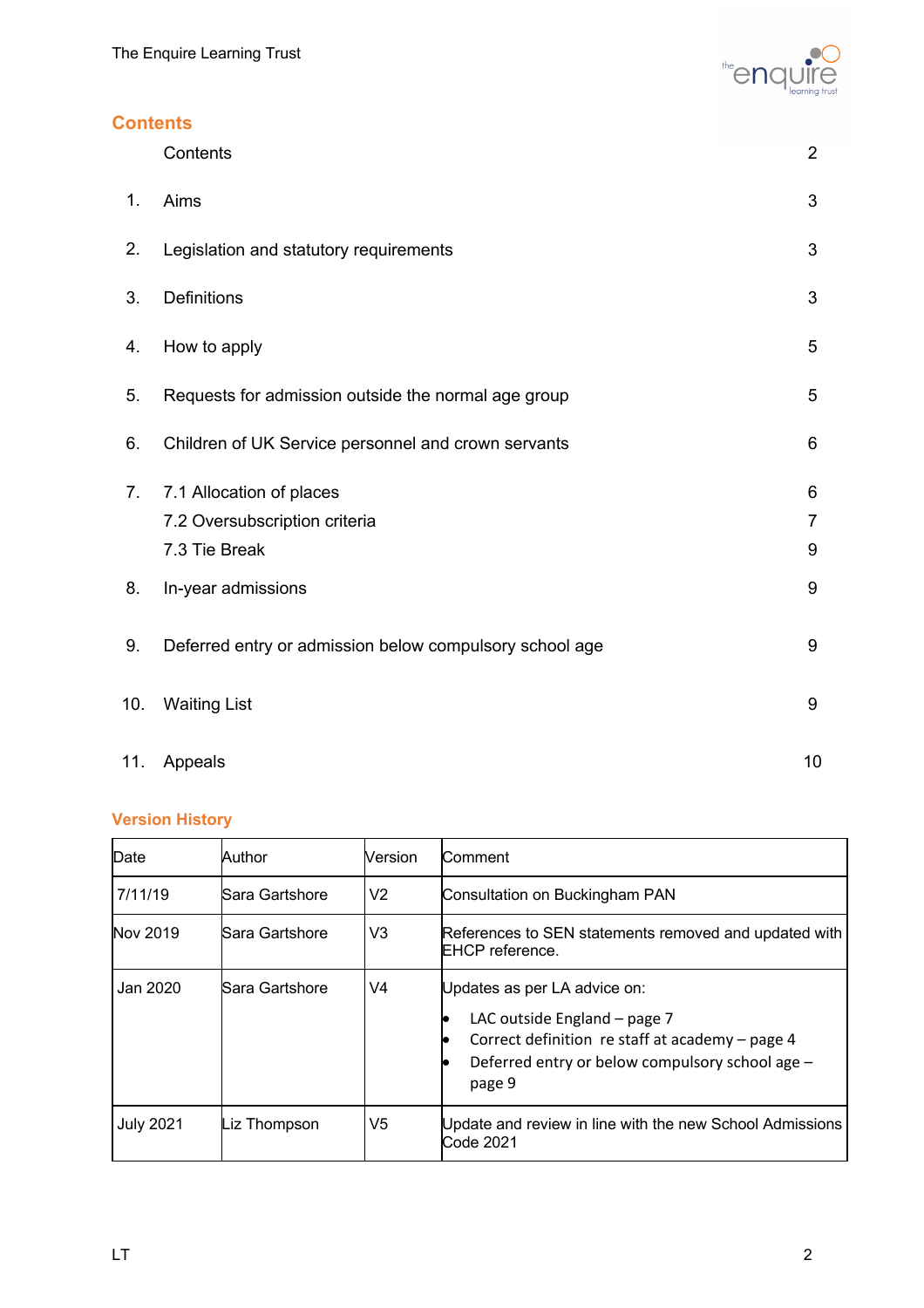

# **1. Aims**

This policy aims to:

- Explain **how to apply** for a place at the school
- Set out the school's **arrangements for allocating places to the pupils** who apply
- Explain **how to appeal** against a decision not to offer your child a place

#### **2. Legislation and statutory requirements**

This policy is based on the following advice from the Department for Education (DfE):

- School Admissions Code
- School Admission Appeals Code

As an academy, the school is required by its funding agreement to comply with these codes, and with the law relating to admissions as set out in the School Standards and Framework Act 1998.

This policy complies with our funding agreements and Articles of Association.

#### **3. Definitions**

The **normal admissions round** is the period during which parents can apply for state-funded school places at the school's normal point of entry, using the common application form provided by their home local authority.

A '**looked after child'** or a child who was **previously looked after** but immediately after being looked after became subject to an adoption, child arrangements, or special guardianship order including those who appear (to the admissions authority) to have been in state care outside of England and ceased to be in state care as a result of being adopted. A looked after child is a child who is (a) in the care of a local authority, or (b) being provided with accommodation by a local authority in the exercise of their social services functions (see the definition in Section 22 (1) of the Children Act 1989) .

A child reaches **compulsory school age** on the prescribed day following his or her fifth birthday (or on his or her fifth birthday if it falls on a prescribed day). The prescribed days are 31 December, 31 March and 31 August.

#### **Rules for siblings**

Included in this factor are step siblings and half siblings living at the same address and who will be attending the academy at the expected time of admission.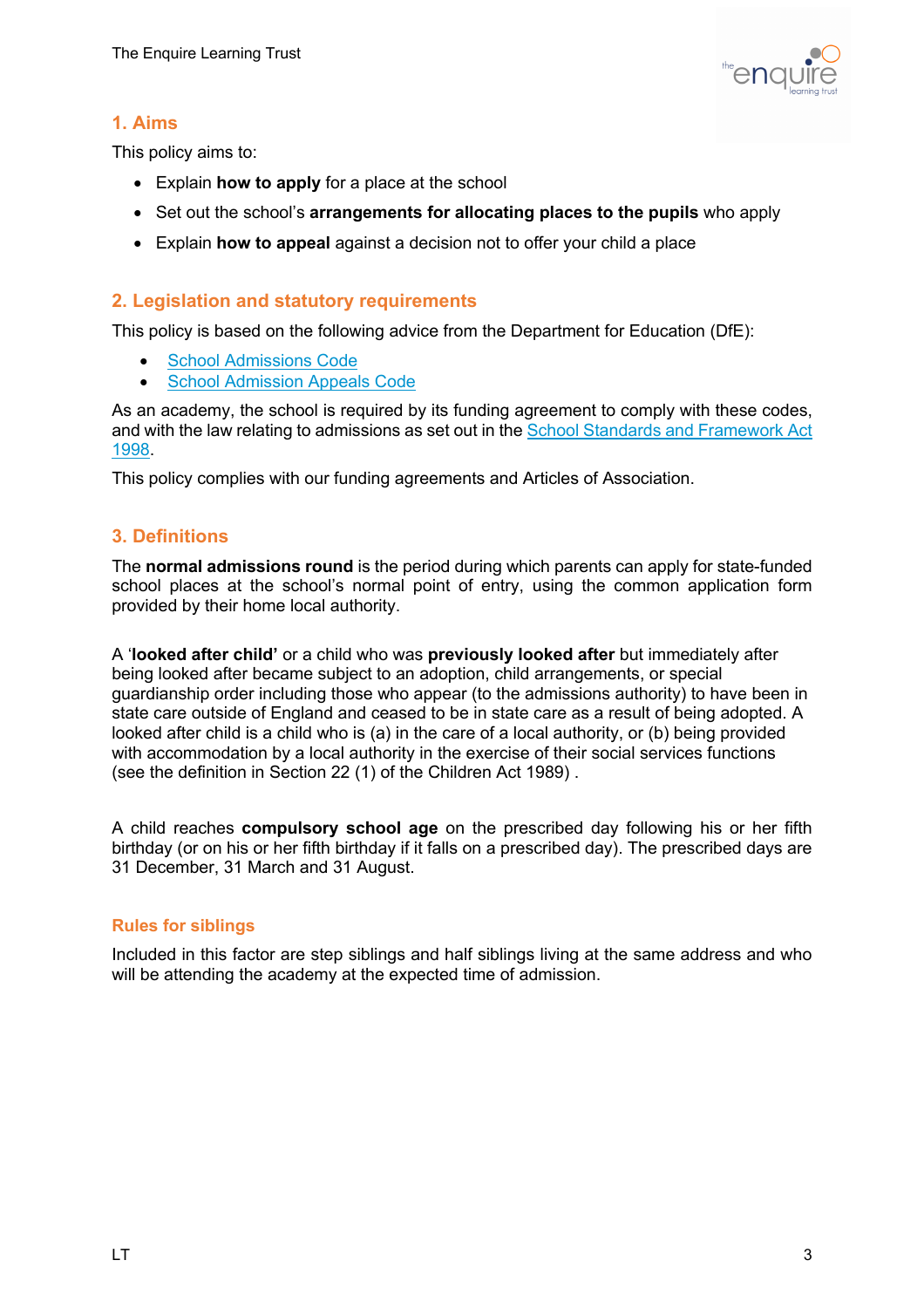

#### **Rules for Residence**

By home we mean the address where the child lives for the majority of the school term time with a parent who has parental responsibility as defined in the Children Act 1989. Or any child in the household where an adult in the household is defined as a parent for the purposes of Section 576 of the Education Act 1996. This could include a person who is not a parent but who has responsibility for her or him. It could include a child's guardians but will not usually include other relatives such as grandparents, aunts, uncles etc. unless they have all the rights, duties, powers and responsibilities and authority, which by law a parent of a child has in relation to the child and their property.

Where your child lives normally during the school week with more than one parent at different addresses, the home address for the purposes of school admissions will be the one where the child spends the majority of term time. If you can show that your child spends an equal amount of time at both addresses during school term time, you can choose which address to use on the application.

If you have more than one home, we will take as the home address the address where you and your child normally live for the majority of the school term time.

#### **Children of staff at the Academy**

Either:

a) where the member of staff has been employed at the school for two or more years at the time at which the application for admission to the school is made, or;

b) where the member of staff is recruited to fill a vacant post for which there is a demonstrable skill shortage.

#### **Distance**

For all Tameside Academies distance will be measured as a straight line from the child's home address, using the address point assigned by the National Land and Property Gazetteer, to the main gate to the school property. Measurements will be made using the local authority's school admissions data mapping software, which uses a Geographical Information System based on Ordnance Survey.

For all Lincolnshire academies distance will be measured as a straight line calculated electronically to three figures after the decimal point by Lincolnshire County Council school admissions team from the Post Office address of the home to the Post Office address point of the school.

For all North East Lincolnshire, North Yorkshire, Middlesbrough and Stockton On Tees academies distance will be measure by a straight line from the from door of the child's home address (including flats) to the main entrance of the academy, using the local authorities computerised measuring system, with those living closer to the academy receiving the higher priority.

For all Hull County Council academies distance will be measured by the shortest available safe route for pedestrians along footpaths, using footpaths alongside roads marked on the current street map of the City. Front entrance of home property (residence) to main entrance of school site is used. The Authority will use Routefinder, a computer mapping system, to make measurements.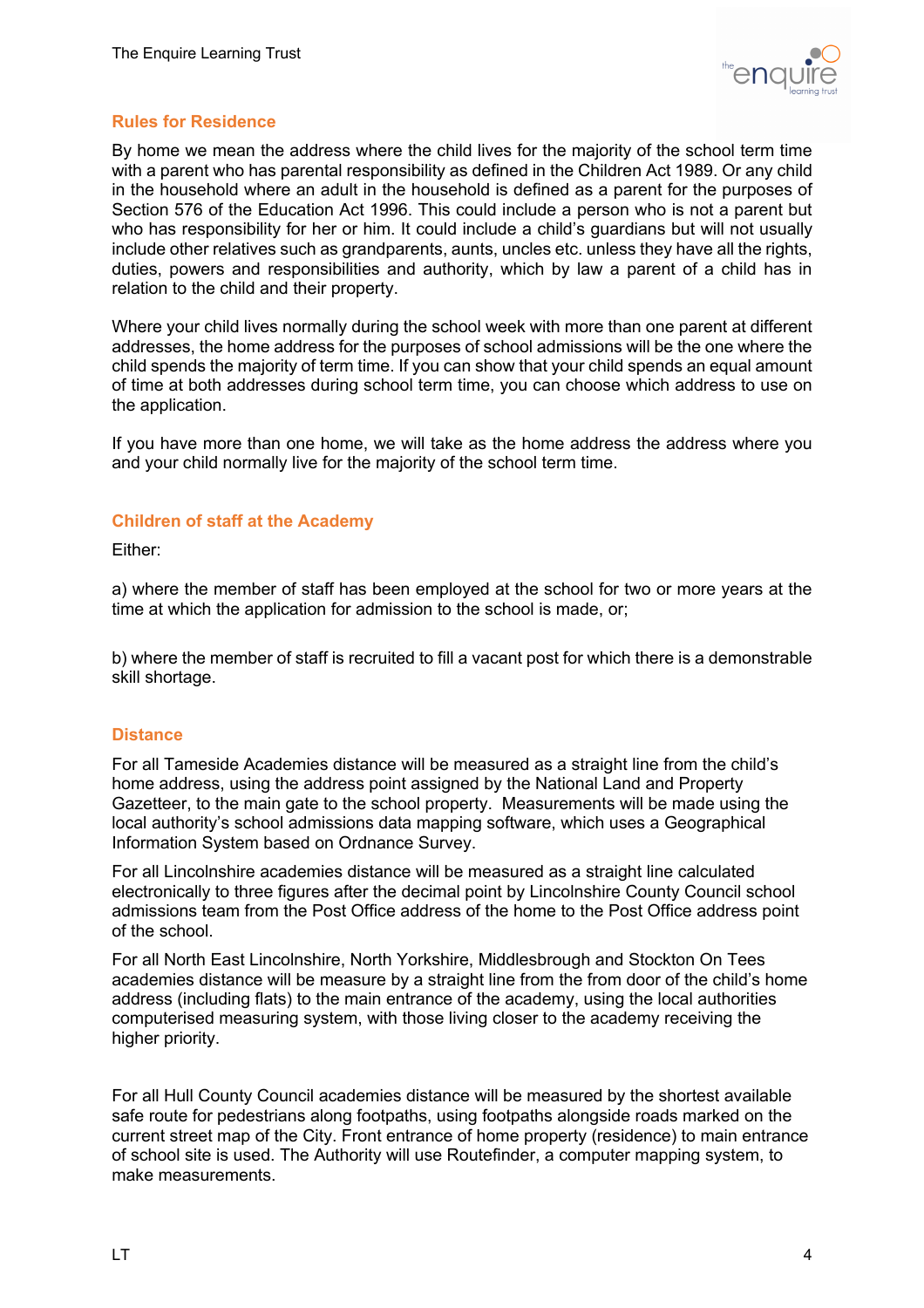

## **4. How to apply**

For applications in the normal admissions round you should use the application form provided by your home local authority (regardless of which local authority the schools are in). This maybe an electronic form. You can use this form to express your preference for a minimum of 3 state-funded schools (6 choices in Tameside Local Authority), in rank order.

You will receive an offer for a school place directly from your local authority.

Please note, pupils already attending our nursery will not transfer automatically into the main school. A separate application must be made for a place in reception.

#### **5. Requests for admission outside the normal age group**

Parents are entitled to request a place for their child outside of their normal age group. Parents may request that their child is admitted to a year group outside their normal age range, for instance where the child is gifted or talented or where a child has suffered from particular social or medical issues impacting on his or her schooling.

Decisions on requests for admission outside the normal age group will be made on the basis of the circumstances of each case and in the best interests of the child concerned. In accordance with the School Admissions Code, this will include taking account of:

- Parents' views
- Information about the child's academic, social and emotional development
- Where relevant, their medical history and the views of a medical professional
- Whether they have previously been educated out of their normal age group
- Whether they may naturally have fallen into a lower age group if it were not for being born prematurely
- The headteacher's views

Wherever possible, requests for admission outside a child's normal age group will be processed as part of the main admissions round. They will be considered on the basis of the admission arrangements laid out in this policy, including the oversubscription criteria listed in section 6. Applications will not be treated as a lower priority if parents have made a request for a child to be admitted outside the normal age group.

Parents will always be informed of the reasons for any decision on the year group a child should be admitted to. Parents do not have a right to appeal if they are offered a place at the school but it is not in their preferred age group.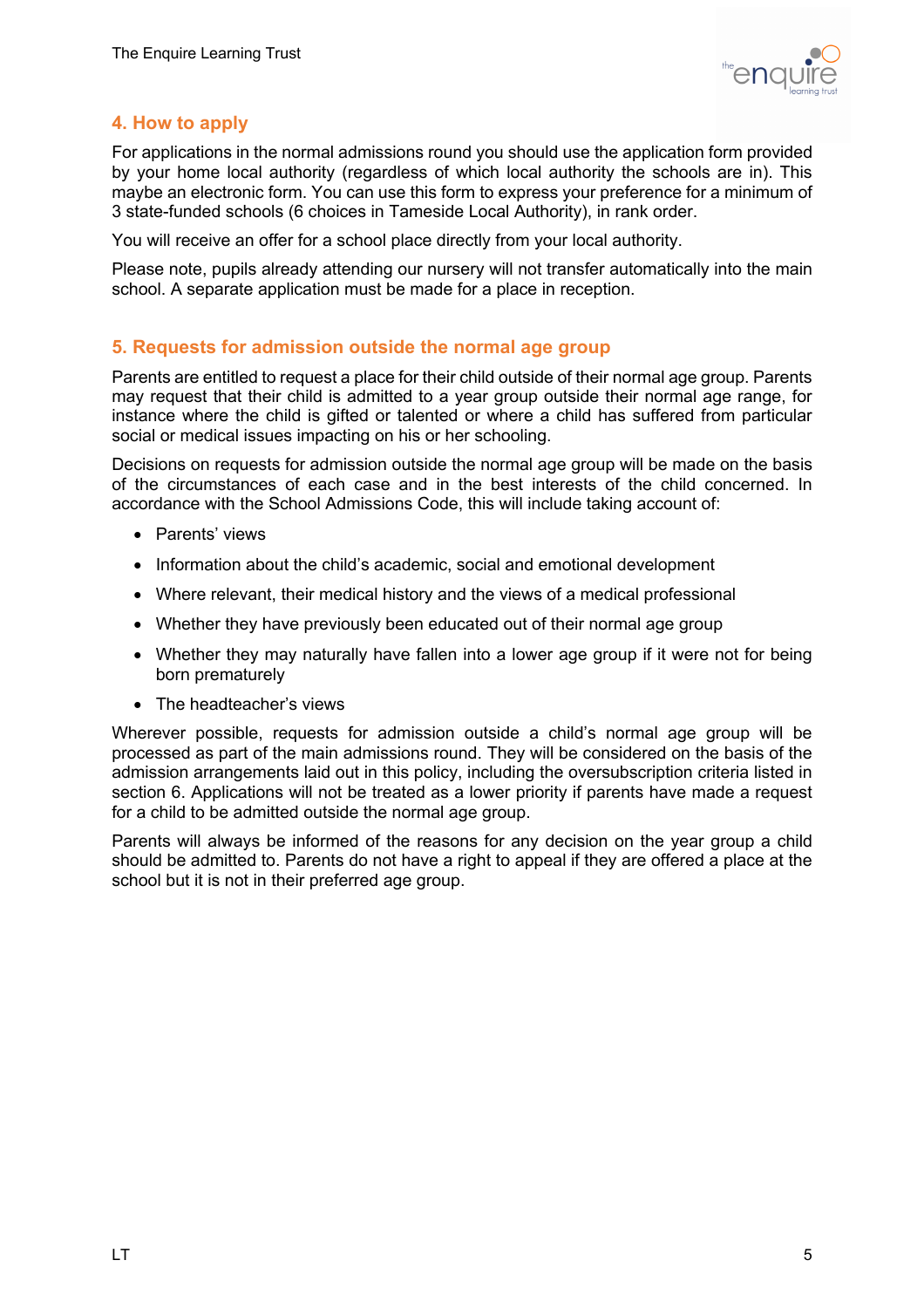

# **6. Children of UK service personnel and crown servants**

For families of UK service personnel with a confirmed posting to the area, or crown servants returning to live in the area from overseas, the Trustees will:

- Process an application in advance of the family arriving in the area provided it is accompanied by an official letter that declares a relocation date and a Unit postal address, intended address or quartering area address to use when considering the application against the school's oversubscription criteria.
- Accept a Unit postal address or quartering area address for admissions purposes for a service child where the parent requests this
- The Trustees will not refuse a service child a place solely because the family does not have an intended address or does not yet live in the area.

For late coordinated applications and mid year applications supported by the appropriate military documentation, we will aim to remove any disadvantage to UK service personnel (UK Armed Forces). The Trustees will consider whether:

- An application from that address would normally succeed in an oversubscribed year.
- There is any child on the waiting list with higher priority under the oversubscription criteria.
- The prejucide from admitting an extra child would be excessive.

The Trustees have discretion to admit above the admission number in these circumstances if they wish, but are not obliged to do so. If a place is refused, you will be informed of your right of appeal.

## **7. Allocation of places**

#### **7.1 Admission number**

| <b>North Yorkshire</b>                |                                   |  |  |  |  |
|---------------------------------------|-----------------------------------|--|--|--|--|
|                                       | 30                                |  |  |  |  |
| Roseberry Primary Academy             | *PAN is 30 for EYFS and 21 for Y3 |  |  |  |  |
| <b>Stokelsey Primary Academy</b>      | 45                                |  |  |  |  |
| East Whitby Primary Academy           | 45                                |  |  |  |  |
| <b>Stakesby Primary Academy</b>       | 30                                |  |  |  |  |
| <b>Stockton on Tees</b>               |                                   |  |  |  |  |
| <b>Hardwick Green Primary Academy</b> | 60                                |  |  |  |  |
| <b>Yarm Primary</b>                   | 60                                |  |  |  |  |
| Harrow Gate Primary Academy           | 60                                |  |  |  |  |
| Middlesbrough                         |                                   |  |  |  |  |
| Rose Wood Primary Academy             | 50                                |  |  |  |  |
| Easterside Primary Academy            | 45                                |  |  |  |  |
| <b>Hull Council</b>                   |                                   |  |  |  |  |
| <b>Buckingham Primary Academy</b>     | 30                                |  |  |  |  |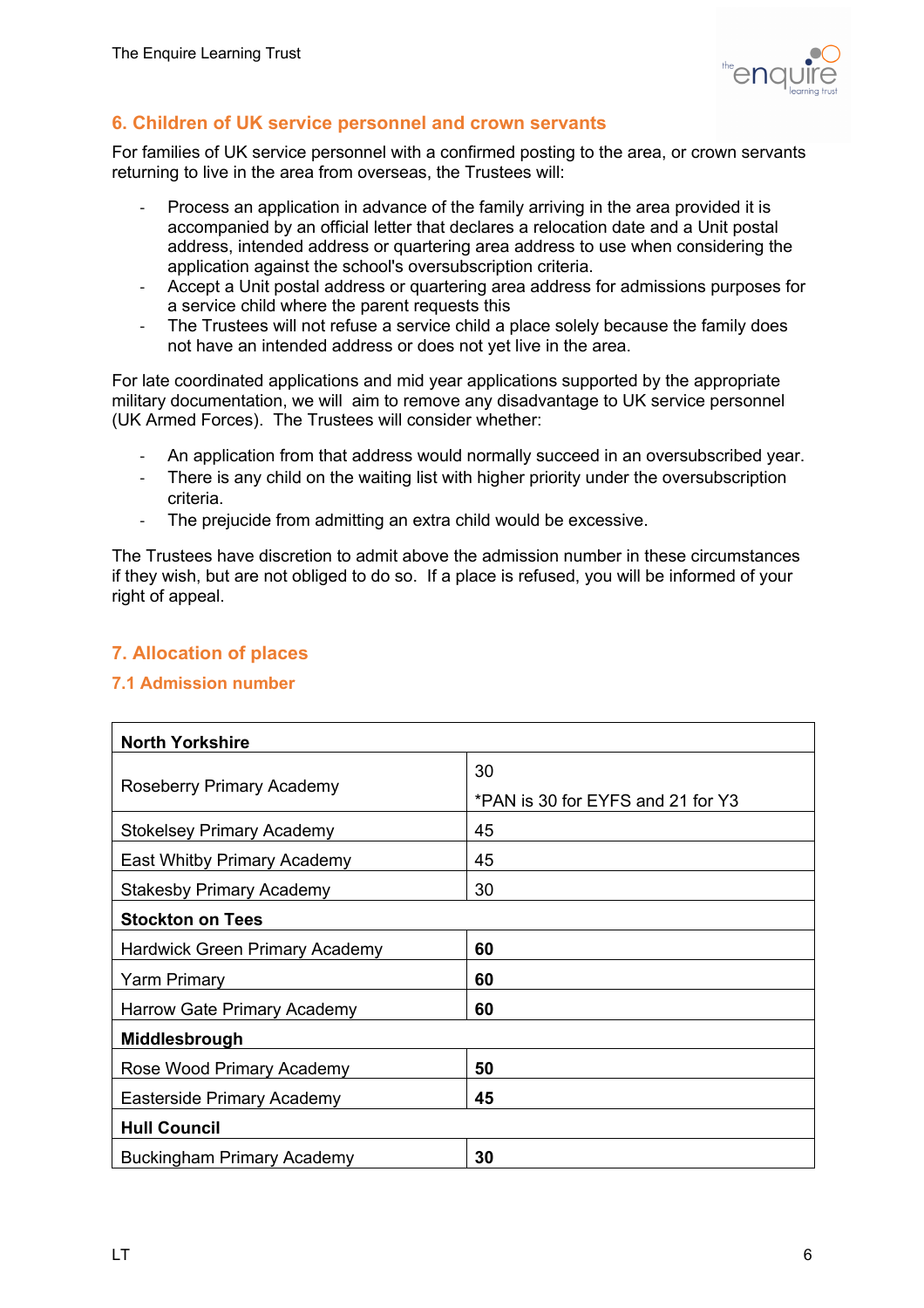

| Southcoates Primary Academy                    | 60 |  |  |  |  |
|------------------------------------------------|----|--|--|--|--|
| <b>North East Lincolnshire</b>                 |    |  |  |  |  |
| <b>Eastfield Primary Academy</b>               | 30 |  |  |  |  |
| Middlethorpe Primary Academy                   | 30 |  |  |  |  |
| Laceby Acres Primary Academy                   | 30 |  |  |  |  |
| <b>Humberston Cloverfields Primary Academy</b> | 45 |  |  |  |  |
| <b>Elliston Primary Academy</b>                | 45 |  |  |  |  |
| <b>Welholme Primary Academy</b>                | 90 |  |  |  |  |
| <b>Enfield Primary Academy</b>                 | 25 |  |  |  |  |
| Springfield Primary Academy                    | 45 |  |  |  |  |
| Lincolnshire                                   |    |  |  |  |  |
| <b>Keelby Primary Academy</b>                  | 30 |  |  |  |  |
| <b>Tameside</b>                                |    |  |  |  |  |
| <b>Manchester Road Primary</b>                 | 60 |  |  |  |  |
| Linden Road Primary Academy                    | 30 |  |  |  |  |
| Moorside Primary Academy                       | 60 |  |  |  |  |
| <b>Godley Primary Academy</b>                  | 30 |  |  |  |  |
| <b>Flowery Field Primary School</b>            | 90 |  |  |  |  |
| Oakfield Primary Academy                       | 30 |  |  |  |  |
| Dowson Primary Academy                         | 60 |  |  |  |  |
| <b>Bradley Green Primary Academy</b>           | 30 |  |  |  |  |
| <b>Endeavour Primary Academy</b>               | 45 |  |  |  |  |

#### **7.2 Oversubscription criteria**

All children whose Education, Health and Care (EHC) Plan names the school will be admitted before any other places are allocated.

If the school is not oversubscribed, all applicants will be offered a place.

In the event that the school receives more applications than the number of places it has available, places will be given to those children who meet any of the criteria set out below, in order until all places are filled.

*1. A 'looked after child' or a child who was previously looked after but immediately after being looked after became subject to an adoption,child arrangements, or special guardianship order including those who appear (to the admissions authority) to have been in state care outside of England and ceased to be in state care as a result of being adopted. A looked after child is a child who is (a) in the care of a local authority, or (b) being provided with accommodation by a local authority in the exercise of their social services functions (see the definition in Section 22 (1) of the Children Act 1989) .*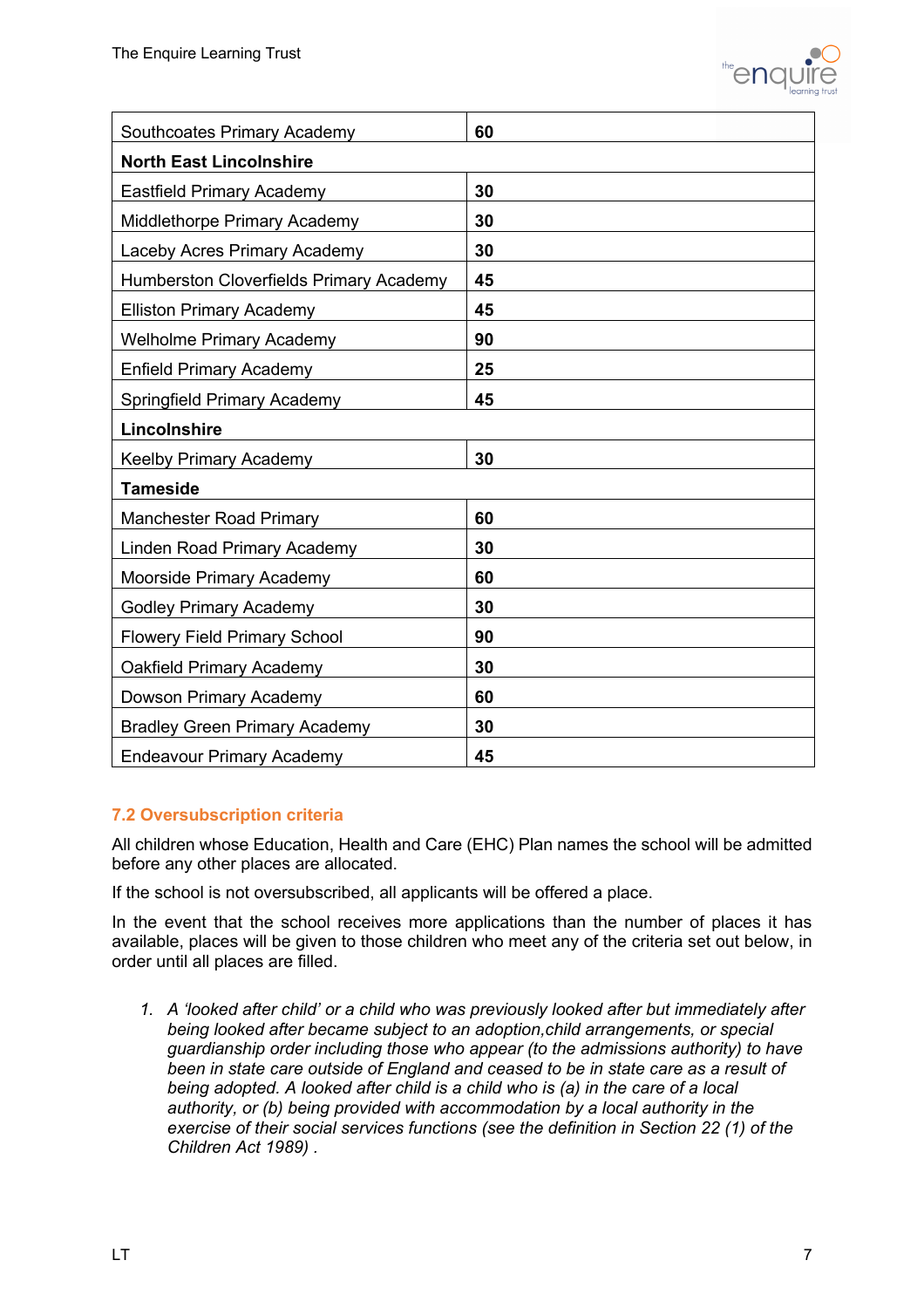

- *2. Priority will next be given to children with siblings at the school. Siblings include step siblings, foster siblings, adopted siblings and other children living permanently at the same address. Priority will not be given to children with siblings who are former pupils of the school.*
- *3. Pupils whose main residence is within the catchment area. Parents can view each academy catchment area through their local authority website. NB; criterion 3 is not applicable in full to Lincolnshire or Tameside academies because they do not have catchment areas.*
- *4. Priority will next be given to children of staff at the academy, in either of the following circumstances:*

*a) The member of staff has been employed at the school for two or more years at the time at which the application for admission to the school is made, or b) The member of staff is recruited to fill a vacant post for which there is a demonstrable skill shortage*

*5. Distance* 

*For all Tameside Academies distance will be measured as a straight line from the child's home address, using the address point assigned by the National Land and Property Gazetteer, to the main gate to the school property. Measurements will be made using the local authority's school admissions data mapping software, which uses a Geographical Information System based on Ordnance Survey.*

*For all Lincolnshire academies distance will be measured as a straight line calculated electronically to three figures after the decimal point by Lincolnshire County Council school admissions team from the Post Office address of the home to the Post Office address point of the school.* 

*For all North East Lincolnshire, North Yorkshire, Middlesbrough and Stockton On Tees academies distance will be measure by a straight line from the from door of the child's home address (including flats) to the main entrance of the academy, using the local authorities computerized measuring system, with those living closer to the academy receiving the higher priority.* 

*For all Hull County Council academies distance will be measured by the shortest available safe route for pedestrians along footpaths, using footpaths alongside roads marked on the current street map of the City. Front entrance of home property (residence) to main entrance of school site is used. The Authority will use Routefinder, a computer mapping system, to make measurements.*

*The Enquire Learning Trust and its academies work within all Local Authority Fair Access Protocols.*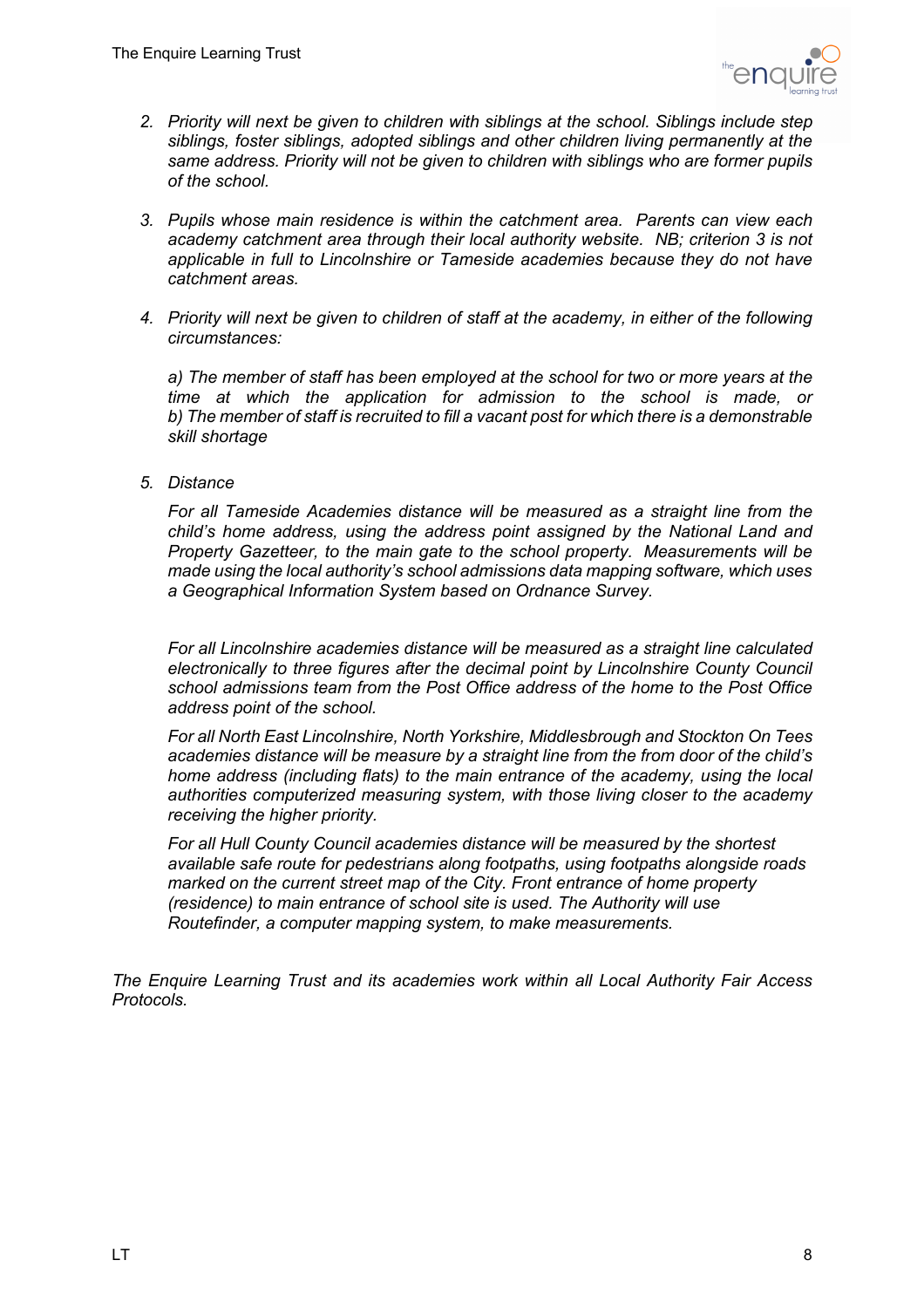

#### **7.3 Tie break**

In the case of 2 or more applications that cannot be separated by the oversubscription criteria outlined above, the school will use the distance between the school and a child's home as a tie breaker to decide between applicants. Priority will be given to children who live closest to the school. Distance will be measured as outlined above in criterion 5. A child's home address will be considered to be where he/she is resident for the majority of nights in a normal school week.

Where the distance between 2 children's homes and the school is the same, random allocation will be used to decide between them. This process will be independently verified.

#### **8. In-year admissions**

You can apply for a place for your child at any time outside the normal admissions round. As is the case in the normal admissions round, all children whose EHC plan names the school will be admitted.

Likewise, if there are spaces available in the year group you are applying for, your child will always be offered a place.

If there are no spaces available at the time of your application, your child's name will be added to a waiting list for the relevant year group. When a space becomes available it will be filled by one of the pupils on the waiting list in accordance with the oversubscription criteria listed in section 6.2 of this policy. Priority will not be given to children on the basis that they have been on the waiting list the longest.

Applications for in-year admissions should be sent to your local authority as listed in section 4 of this policy.

#### **9. Deferred entry or admission below compulsory school age.**

Where a place has been offered and accepted:

- a) Your child is entitled to a full-time place in the September following their fourth birthday;
- b) You can defer the date your child is admitted to the school until later in the school year, but not beyond the point at which they reach compulsory school age and not beyond the beginning of the final term of the school year for which it was made;
- c) Parents can also request that their child may attend part-time until later in the school year until the child reaches compulsory school age.

#### **10. Waiting List**

A waiting list will be kept at each academy until the 31<sup>st</sup> December of each school year of admission. Each child will be added to the list and ranked in line with the oversubscription criteria. Priority will not be given to children based on the date of their application or when their name was added to the list. Looked after children, previously looked after children, and those allocated a place at the school in accordance with a Fair Access Protocol, **must** take precedence over those on a waiting list.